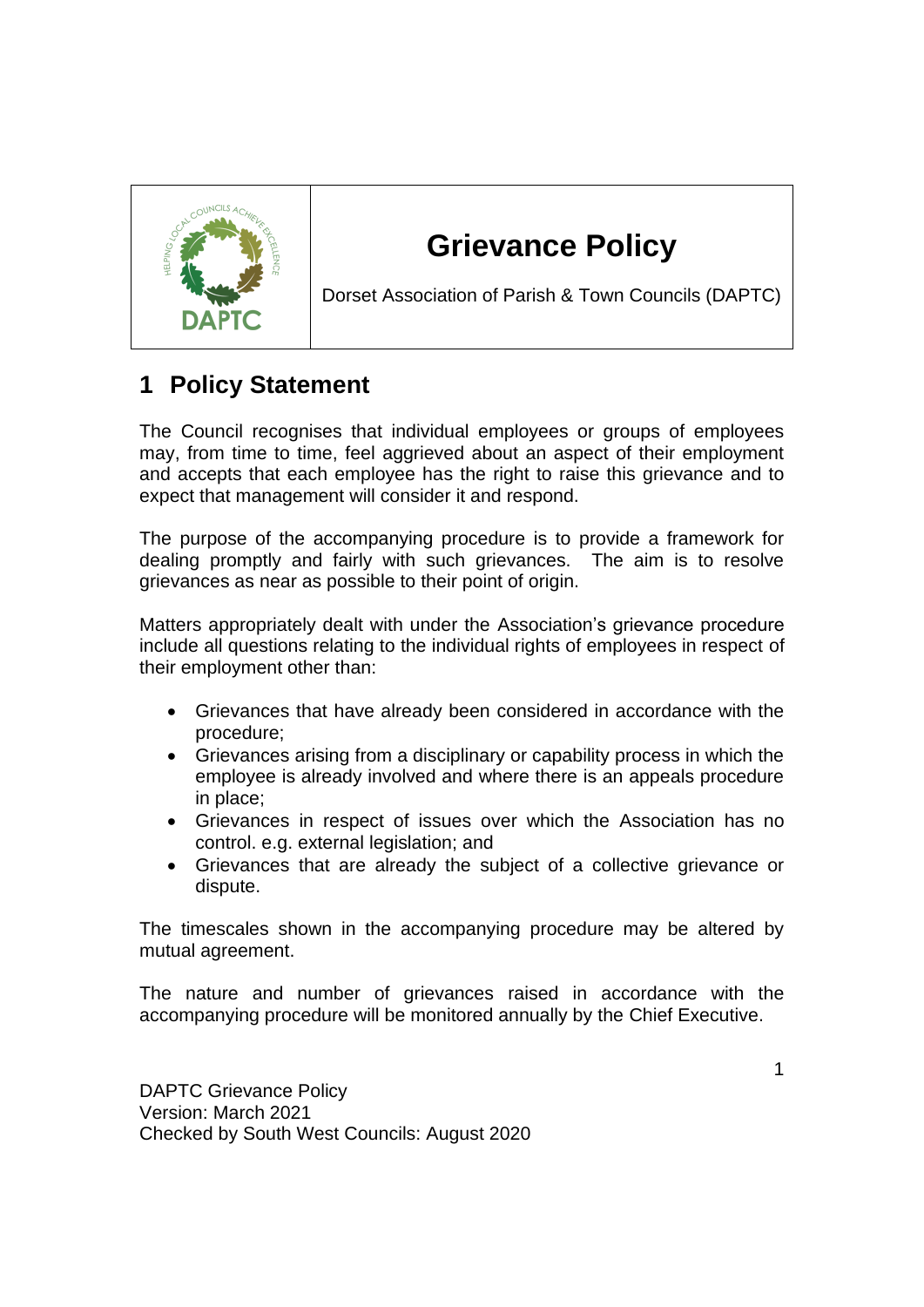This policy and the accompanying procedure will be the subject of periodic review.

Responsibility for conducting this review will rest with the Chief Executive.

### **2 Procedural Guidelines**

### **2.1 Informal Resolution**

Where an employee is aggrieved about any matter relating to their employment, they should raise the matter informally with the Chief Executive as soon as possible and, other than in exceptional circumstances, within **twenty working days** of the incident or event. However, employees will be permitted to raise as part of a grievance a series of directly related incidents having a cumulative effect.

The Chief Executive should consider and seek to resolve the grievance within ten working days. Whether or not this proves possible, the Chief Executive should in every case inform the employee of the decision and, if appropriate, any action taken.

Employees may wish to seek the advice of a trade union representative or colleague prior to raising a grievance at this informal level.

#### **2.2 Formal Resolution**

If the employee is not satisfied with the result of the informal process, they can take the matter up with the Chief Executive, in writing, stating the nature of the grievance. This should be done within **ten working days**.

The Chief Executive will arrange a meeting with the employee to discuss the grievance as soon as possible and normally within **ten working days**. If the Chief Executive hearing the grievance determines that further investigation is required – having listened to the employee's submission – the meeting will be adjourned for a period during which time the Chief Executive or an appropriate investigator will conduct any necessary research; including, if appropriate, liaising with other parties. The investigation will be concluded as soon as reasonably practicable.

DAPTC Grievance Policy Version: March 2021 Checked by South West Councils: August 2020